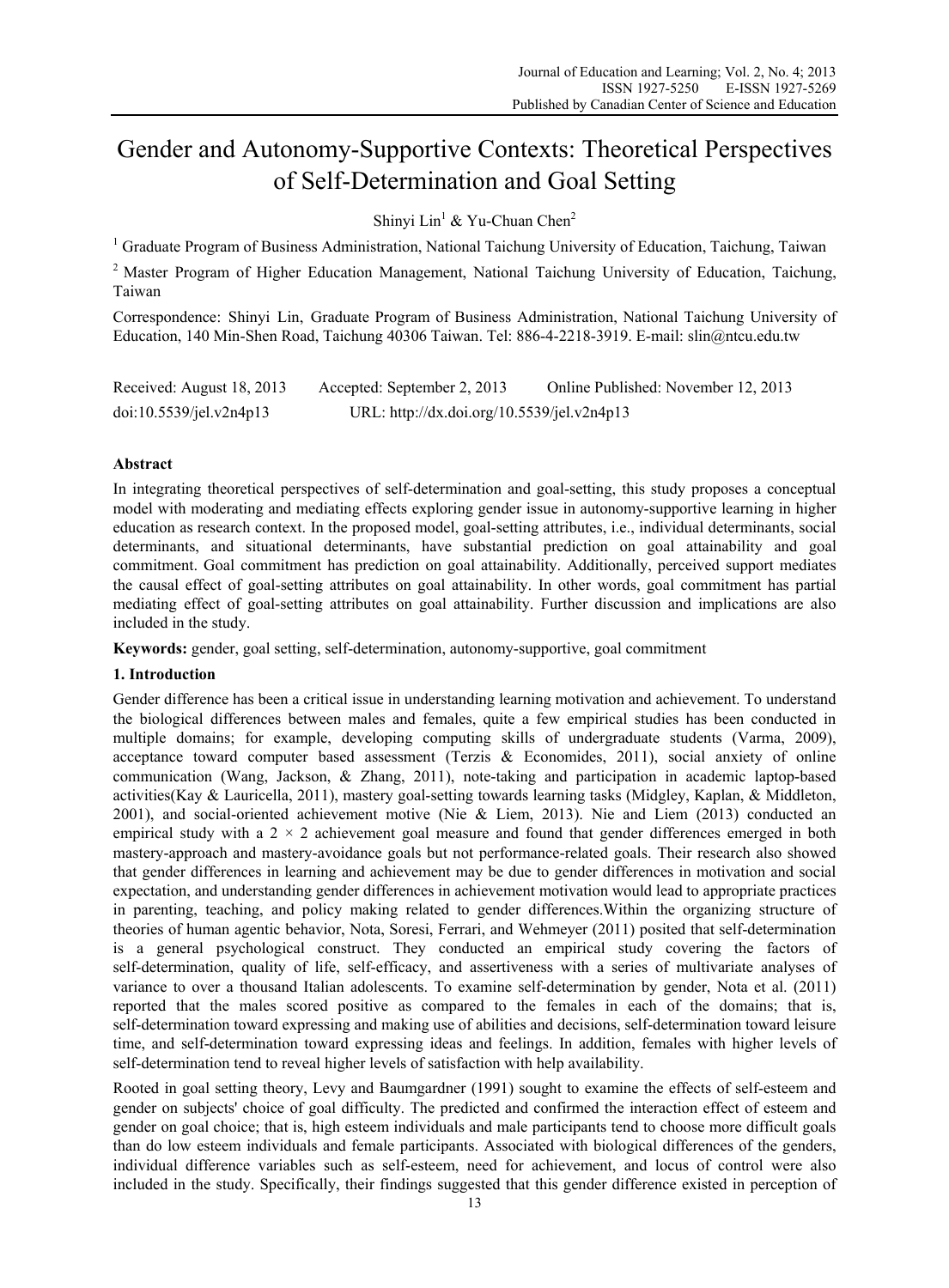success spills over into goal choice: more confident males who perceive successes are more likely to choose difficult, or say challenging goals. On the other hand, less confident females who perceive successes as due largely to luck may choose easier goals, because those goals tend to be safe and readily attainable. Despite the predictions have been empirically validated that performance in the workplace are important antecedents in determining goal choice, Levy and Baumgardner (1991) called for further research in this domain. Along the line, Midgley et al. (2001) agreed upon that some researchers have called for a reconceptualization of goal theory that acknowledges the positive effects or performance-approach goals, and the gendering effect. They concluded that males are more facilitative in performing goals in competitive learning environments. Nonetheless, the suggested reconceptualization of goal theory is not warranted (Midgley et al., 2001). As elaborated, the goal of the study is to further our understanding of the gender effect in autonomy-supportive learning contexts in higher education from the perspective of self-determination and goal setting.

## **2. Development of Conceptual Model and Propositions**

To gain a better understanding on the aforementioned issues, this study proposes a conceptual model with integrating theoretical perspectives of self-determination and goal-setting. This study brings out a conceptual moderating and mediating model exploring gender issue in autonomy-supportive learning in higher education as research context. The theoretical framework is illustrated in Figure 1, and the four propositions are stated accordingly.



Figure 1. Conceptual model of GST and SDT

- *P1: Goal-setting attributes have prediction on goal attainability*
- *P2: Goal-setting attributes have prediction on goal commitment*
- *P3: Goal commitment has prediction on goal attainability*
- *P4: Perceived support mediates the causal effect of goal-setting attributes on goal attainability*
- *P5: Gender differs in perceived support in autonomy-supportive contexts*

## *2.1 Goal-Setting Theory (GST)*

Originated from Locke, Cartledge, and Knerr (1970), goal-setting theory (GST) has been applied afterwards to understand many fields of interest . Goal-setting theory states that for goals to be motivational, they must not only be specific and challenging but also achievable or attainable. Once again, the relative importance of goal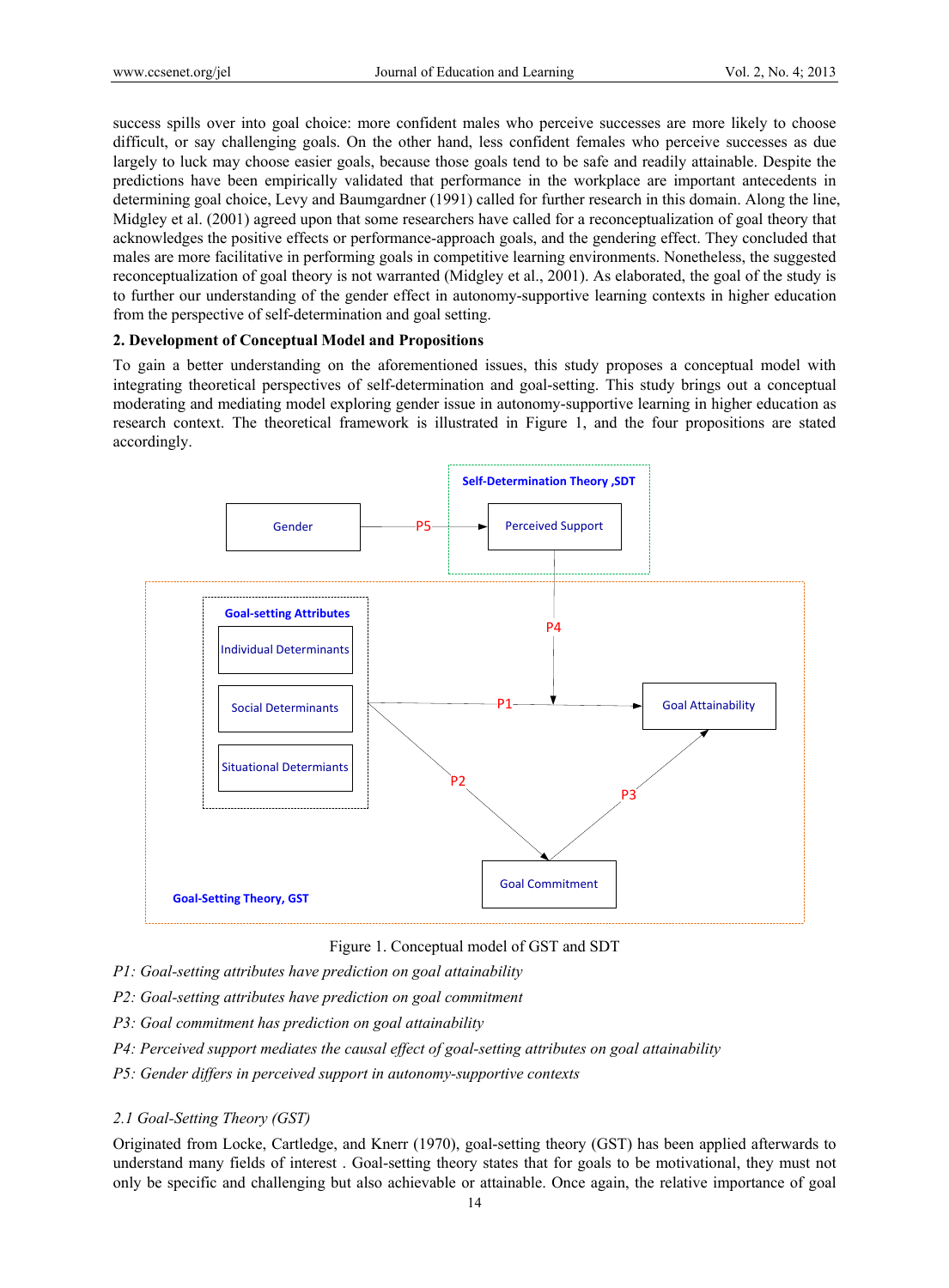achievability to employee motivation and efforts may be mitigated by time. Employees may be encouraged to adopt or commit to risky goals with lower likelihood of achieving them if the valence associated with achieving these goals is high and if the failure to achieve them is considered by the focal individuals and their organizations to be temporary and potentially correctable in future time.

(Fried & Slowik, 2004). For instance, Miles and Clenney (2012) applied goal-setting theory to test negotiation outcomes; that is, they intend to understand whether goals set substantially beyond challenging yet attainable result in either plateaued or decreased objective negotiation outcomes. Another example of Fang, Evans, and Zou (2005) is examining the moderating effects of goal-setting characteristics between sales control systems and job performance among sales managers. Their research findings suggest the need to take into account of goal-setting characteristics when one attempts to associate sales control systems with salesperson's job performance. In their study of enriching goal-setting theory with time, Fried and Slowik (2004) asserted that more challenging goals cause people to work longer on a task. Locke and Latham (1990) identified the three factors, goal difficulty, goal specificity, and goal participation, as basic characteristics of goal-setting theory. Accordingly, goal difficulty refers to the degree to which the goals assigned by a supervisor are attainable, whereas goal specificity is defined as the extent to which the goals are clearly defined by a supervisor, and goal participation is the degree of involvement of salespeople in setting the goals. Poujol, Fournier, and Tanner Jr (2011) posited that goal acceptance is also independently predictive of effort and performance, but the combination of perceived contest difficulty and acceptance yields the highest levels of effort and performance. In addition, be sure to raise the level of specific goals and secure the commitment to the goals in order to increase performance. One of the major tenets of the theory argues that one's expectancy of performing a certain behavior will lead to a particular outcome, and this expectancy influences his or her attitude and intent in performing that behavior (Miles & Clenney, 2012) . Shih (1998) presented in this paper shows that the attainability of the consolidated goal often differs dramatically from that of the subunit goals. If the subunit goals are all difficult (easy) to attain, it is almost always the case that the consolidated goal is even harder (easier) to attain. The analysis also reveals that the correlation of the performances of the subunits impacts the attainability of the consolidated goal in a predictable fashion. In particular, the higher the correlation of the subunit performances the more the attainability of the consolidated goal approaches the attainability of the subunit goals. These results of the paper have implications for settings in which consolidated performance goals are derived from a simple aggregation of subunit goals.

## *P1: Goal-setting attributes have prediction on goal attainability*

Most goal-setting studies have focused on the effects of assigned goals (Locke, Latham, & Erez, 1988). As a key aspect of goal-setting theory, the strength of the relationship between commitment and performance is asserted to depend on the amount of variance in commitment (Locke et al., 1988). Three major categories of determinants of commitment are discussed: external factors (authority, peer influence, external rewards), interactive factors (participation and competition), and internal factors (expectancy, internal rewards). Locke, Shaw, Saari, and Latham (1981) posited that different degrees of goal commitment might be influenced by fluctuating degrees of social influence (e.g., approval, disapproval). And such influences unquestionably have profound effects on goal choice and commitment among certain individuals. In the study of Sholihin, Pike, Mangena, and Li (2011), they investigated whether goal-setting participation affects goal commitment, and whether the effect is mediated by procedural fairness and interpersonal trust. From 54 managers of a UK major financial services organization, Sholihin et al. (2011) found that goal-setting participation is positively associated with goal commitment, and suggested that both procedural fairness and trust play an important role on the association between goal-setting participation and goal commitment. In understanding compensation plans with incentive values, Liccione (2007) defined goal commitment as individuals' commitment to their goals and consequent interest in pursuing them. Ultimately, goal commitment is only maximized if employees are held most accountable for the goals over which they have the most control(Liccione, 2009). Liccione (2007) posited that when individuals define their goals to be consistent with their personal aspirations, the resulting commitment to goal attainment signifies a driving motivational force.

#### *P2: Goal-setting attributes have prediction on goal commitment*

# *P3: Goal commitment has prediction on goal attainability*

# *2.2 Self-Determination Theory (SDT)*

Proposed by E. L. Deci and Ryan (1985), self-determination theory (SDT) has been applied in the context of ICT-integrated learning. SDT has the potential to address learning issues such as student attrition in the online learning environment (Chen & Jang, 2010), high school students' Internet use (Zhao, Lu, Wang, & Huang, 2011),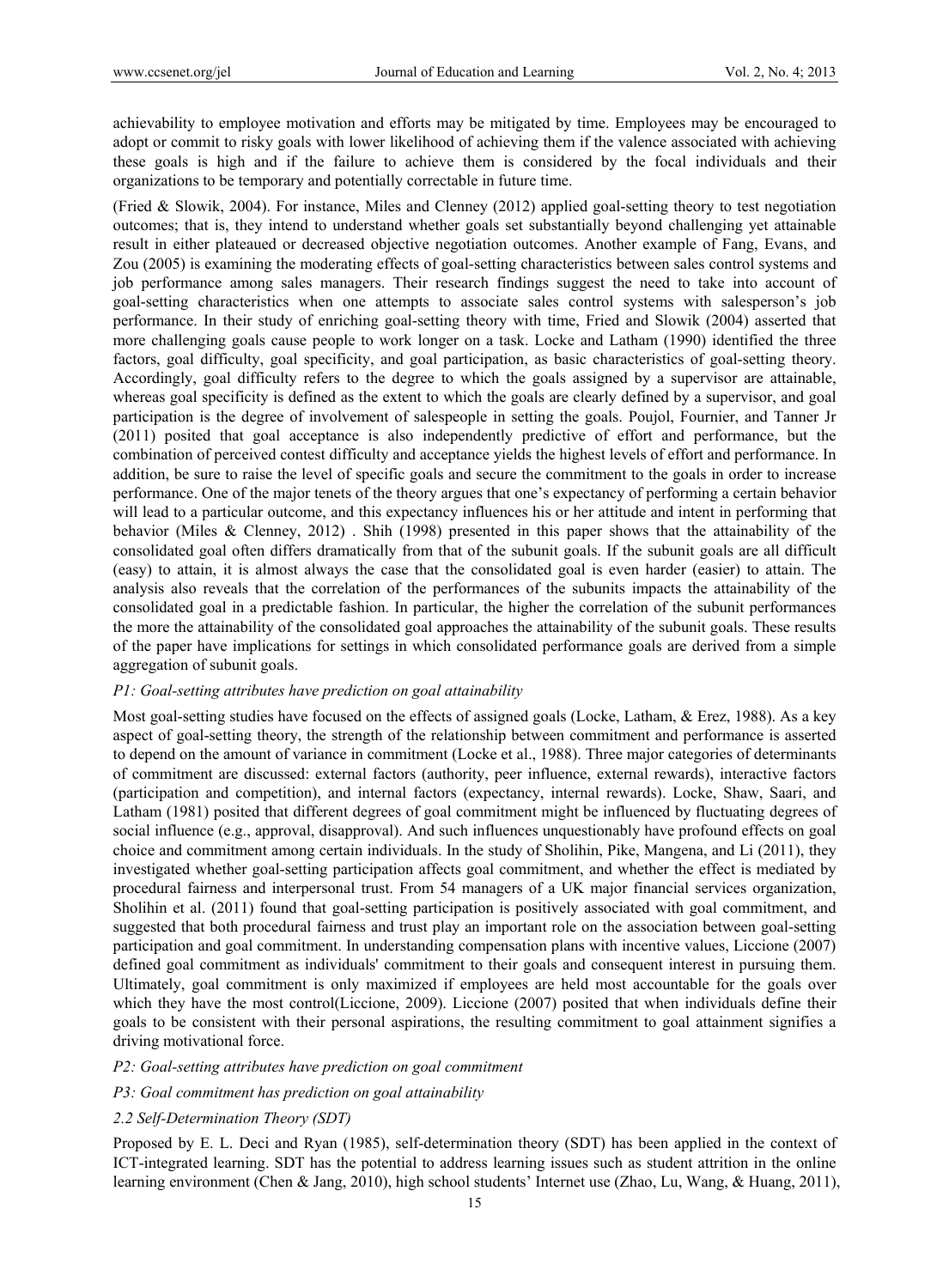scaffolding and motivation in CSCL (Rienties et al., 2012), e-learning continuance intention in the workplace (Roca & Gagné, 2008), teachers' motivation to continue to use e-learning technology (Sørebø, Halvari, Gulli, & Kristiansen, 2009). E. L. Deci and Ryan (1985) identified two general types of motivation. Ryan and Deci (2000) defined intrinsic motivation as *the doing of an activity for its inherent satisfactions rather than for some separable consequence (p. 56)*. For the operational definition, Ryan and Deci (2000) brought up with two measures that have been most often used: (1) the conduct of experimental research; (2) the use of self-reports of interest and enjoyment of the activity *per se*. Drawing on Deci and Ryan's self-determination theory, Chen and Jang (2010) proposed a model for online learner motivation in two online certificate programs, and found the support that intrinsic motivation, extrinsic motivation, and amotivation are distinctive constructs.

Derived from the performance, intrinsically motivated behaviors are engaged in for their own sake for the pleasure and satisfaction(E. L. Deci, Vallerand, Pelletier, & Ryan, 1991). When intrinsically motivated, students would engage in activities that interest them, and they do so freely, with a full sense of volition and without the necessity of material rewards or constraints (E. L. Deci & Ryan, 1985). Extrinsically motivated behaviors, on the other hand, are instrumental in nature. They are performed not out of interest but because they are believed to be instrumental to some separable consequence (E. L. Deci et al., 1991). That is, SDT is a framework of motivation that considers humans to be actively searching optimal challenges and new experiences to master and integrate (E. L. Deci et al., 1991). E. L. Deci et al. (1991) believe that promoting students' self-determined motivation should be the highest priority of educational endeavors.

According to SDT, supports for competence (e.g., optimal challenges and performance feedback) and for relatedness (e.g., parental involvement and peer acceptance) facilitate motivation (E. L. Deci et al., 1991). Through an online survey conducted from January to April 2006 among an international umbrella organization of 15 national academies of management, Moosmayer (2012) developed and tested a model to explain management academics' intention to influence values according to their individual and social determinants. Of 1254 participants, Moosmayer (2012) found that perceived support is the strongest predictor of academics' intentions to influence values. Moosmayer (2012) also concluded that academic institutions might increase academics' intentions by supporting value influences, but they also need to leave sufficient space for informal influences. First, academics must bring their own social values into the classroom, and second, students need role models that display consideration of others and space for individual thoughts and behaviors in the context of the academic institution (Moosmayer, 2012). In line with the applicability of self-determination theory, Roca and Gagné (2008) studied the continuance intention of e-learning service in the workplace, and concluded that an autonomy-supportive context could lead to enhance users' extrinsic and intrinsic motivation and further to achieve their instrumental goals.

*P4: Perceived support mediates the causal effect of goal-setting attributes on goal attainability* 

*P5: Gender differs in perceived support in autonomy-supportive contexts* 

# **3. Discussion and Future Research**

This study intends to provide the theoretical framework of autonomous-supportive contexts in which gender perceives differently in self-determination and goal-setting attributes. The process and content of goal pursuits make a difference for performance and well-being, the evidence does indicate that the process and content of goal pursuits make a difference to the quality of life, and it is the relation of motivated behavior to satisfaction of the basic needs for autonomy, competence, and relatedness that allows a meaningful integration of these findings (Edward L. Deci & Ryan, 2000). Amorose and Anderson-Butcher (2007) applied self-determination theory as a theoretical framework to test whether perceived competence, autonomy, and relatedness mediated the relationship between perceived autonomy-supportive coaching and motivational orientation among 581 high school and college athletes. Their results revealed that the sample athletes perceived their coaches to be autonomy-supportive significantly predicted the athletes' perceived competence, autonomy, and sense of relatedness, which, in turn, each predicted their motivational orientation. The relationship between enduring or personality characteristics and goal choice has been of considerable theoretical, but little empirical interest in recent years (Levy & Baumgardner, 1991). From a practical perspective, Sholihin et al. (2011) concluded that in the design of performance evaluation systems, goal commitment is enhanced when subordinates are encouraged to participate in setting goals, performance evaluation procedures are perceived as fair and the level of interpersonal trust is high. Dietrich and Salmela-Aro (2013) investigated Finnish adolescents' and parents' co-regulation of career-related goals during the post-school transition. How their career goal motivation (autonomous vs. controlled) and appraisals (goal attainability, effort, progress, and stress) interact with their perceptions of parents' career-related involvement (support and lack of engagement) was assessed during the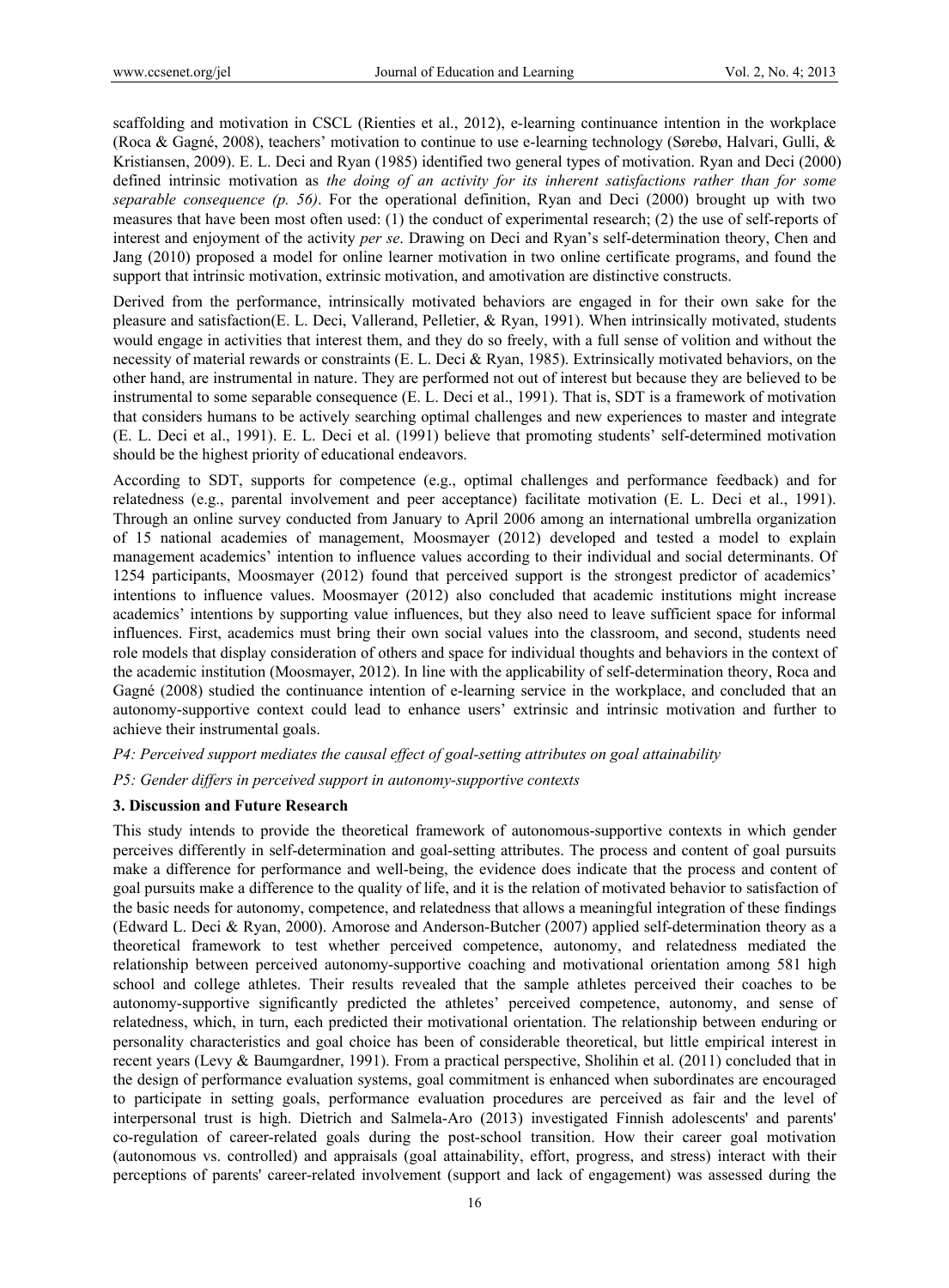transition. Dietrich and Salmela-Aro (2013) found that both perceived career-specific parental involvement and warmth were associated, albeit weakly, with goal-related stress three years later. This link was mediated by controlled career goal motivation. Along the line, goal commitment represents a source of motivation for goal pursuit that is separate from and that precedes individuals' assessments of goal attainability or the value of the rewards they are likely to receive for attaining the goals (Liccione, 2007). The preliminary finding of this study has not only of theoretical importance but also have important practical implications for the intended interest. In the follow-up, the result lends support to a large-scale empirical study.

## **Reference**

- Amorose, A. J., & Anderson-Butcher, D. (2007). Autonomy-supportive coaching and self-determined motivation in high school and college athletes: A test of self-determination theory. *Psychology of Sport and Exercise, 8*(5), 654-670. http://dx.doi.org/10.1016/j.psychsport.2006.11.003
- Chen, K. C., & Jang, S. J. (2010). Motivation in online learning: Testing a model of self-determination theory. *Computers in Human Behavior, 26*(4), 741-752. http://dx.doi.org/10.1016/j.chb.2010.01.011
- Deci, E. L., & Ryan, R. M. (1985). *Intrinsic motivation and self-determination in human behavior*. New York: Plenum. http://dx.doi.org/10.1007/978-1-4899-2271-7
- Deci, E. L., & Ryan, R. M. (2000). The "What" and "Why" of Goal Pursuits: Human Needs and the Self-Determination of Behavior. *Psychological Inquiry, 11*(4), 227-268. http://dx.doi.org/10.1207/S15327965PLI1104\_01
- Deci, E. L., Vallerand, R. J., Pelletier, L. G., & Ryan, R. M. (1991). Motivation and education: The self-determination perspective. *Educational Psychologist, 26*(3-4), 325-346. http://dx.doi.org/10.1080/00461520.1991.9653137
- Dietrich, J., & Salmela-Aro, K. (2013). Parental involvement and adolescents' career goal pursuit during the post-school transition. *Journal of Adolescence, 36*(1), 121-128. http://dx.doi.org/10.1016/j.adolescence.2012.10.009
- Fang, E., Evans, K. R., & Zou, S. (2005). The moderating effect of goal-setting characteristics on the sales control systems-job performance relationship. *Journal of Business Research, 58*(9), 1214-1222. http://dx.doi.org/10.1016/j.jbusres.2004.03.006
- Fried, Y., & Slowik, L. H. (2004). Enriching goal-setting theory with time: An integrated approach. *Academy of Management Review, 29*(3), 404-422.
- Kay, R. H., & Lauricella, S. (2011). Gender Differences in the Use of Laptops in Higher Education: A Formative Analysis. *Journal of Educational Computing Research, 44*(3), 361-380. http://dx.doi.org/10.2190/EC.44.3.f
- Levy, P. E., & Baumgardner, A. H. (1991). Effects of self-esteem and gender on goal choice. *Journal of Organizational Behavior, 12*(6), 529-541. http://dx.doi.org/10.1002/job.4030120606
- Liccione, W. J. (2007). A FRAMEWORK FOR COMPENSATION PLANS WITH INCENTIVE VALUE. *Performance Improvement, 46*(2), 16-21. http://dx.doi.org/10.1002/pfi.103
- Liccione, W. J. (2009). Goal commitment. *Performance Improvement, 48*(7), 26-30. http://dx.doi.org/10.1002/pfi.20092
- Locke, E. A., Cartledge, N., & Knerr, C. S. (1970). Studies of the relationship between satisfaction, goal-setting, and performance. *Organizational Behavior and Human Performance, 5*(2), 135-158. http://dx.doi.org/10.1016/0030-5073(70)90011-5
- Locke, E. A., & Latham, G. P. (1990). Work Motivation and Satisfaction: Light at the End of the Tunnel. *Psychological Science, 1*(4), 240-246. http://dx.doi.org/10.1111/j.1467-9280.1990.tb00207.x
- Locke, E. A., Latham, G. P., & Erez, M. (1988). The Determinants of Goal Commitment. *The Academy of Management Review, 13*(1), 23-39.
- Locke, E. A., Shaw, K. N., Saari, L. M., & Latham, G. P. (1981). Goal setting and task performance: 1969–1980. *Psychological Bulletin, 90*(1), 125-152. http://dx.doi.org/10.1037/0033-2909.90.1.125
- Midgley, C., Kaplan, A., & Middleton, M. (2001). Performance-approach goals: Good for what, for whom, under what circumstances, and at what cost? *Journal of Educational Psychology, 93*(1), 77-86. http://dx.doi.org/10.1037/0022-0663.93.1.77